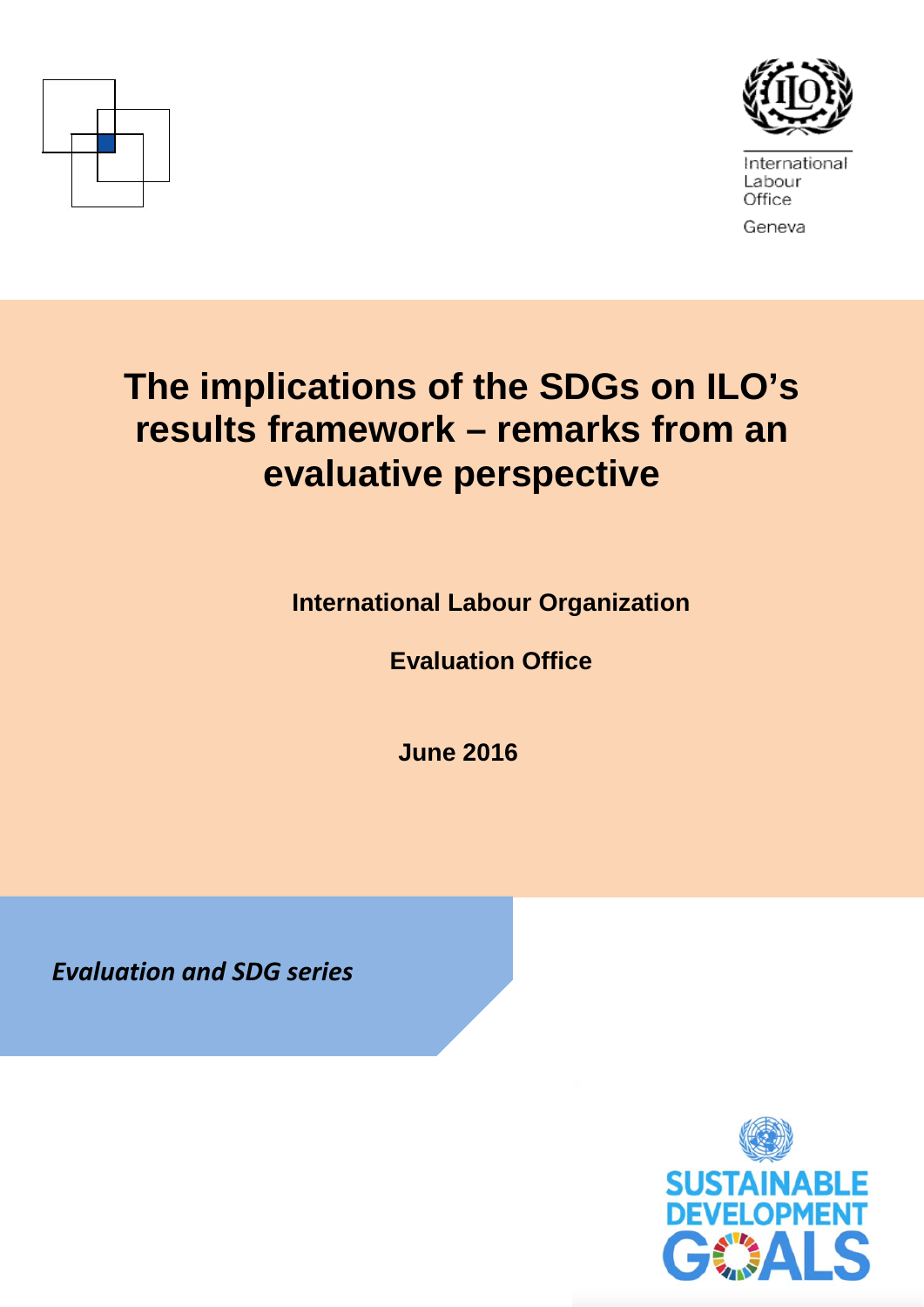## **The implications of the SDGs on ILO's results framework – remarks from an evaluative perspective**

#### **ILO Evaluation Office**

**June 2016**

*The following remarks are based on the initial scoping and review process "Evaluation and the SDGs with a Decent Work Lens" that EVAL has undertaken.<sup>1</sup> [R](#page-1-0)emarks focus primarily on the implications for ILO's results framework from an evaluation perspective and as the front-end step in preparing for implementation of the SDGs. A table that looks in more detail at the issues, challenges and support required for the SDG implementation complements this note.*

#### **1. UN adoption of 2030 Agenda for Sustainable Development – A broad and ambitious set of goals and targets**

Like every UN agency, the ILO is having to determine where and how the implementation of the SDGs will impact its work. In essence, for ILO operations, this means:

- A need to identify which of the 17 SDGs and associated 169 targets are relevant to the business of the ILO;
- *A determination of how ILO operations, both global and country-level, will be impacted in transforming to a SDG/DW Agenda;*
- *Re-visiting the needs of national constituents, in line with increased expectations ofSDG implementation;*
- *Recognition that new international partners/other UN agencies may be implicated in the SDG/DWAgenda.*

From a technical perspective, it also requires an assessment of the indicators that have been identified for each of the relevant targets and determination of whether new information needs to be collected as part of the monitoring process for management oversight, accountability and reporting purposes. Beyond the global indicator framework, more clarification is needed about the use of evaluation to provide depth of information and analysis so that reporting and decision-making is truly 'evidence-based'.

#### **2. A need to sort out the relationship between ILO Outcomes, SDG targets, indicators and data/information needed formonitoring**

It has been recognized by the Inter-Agency and Expert Group on SDG indicators (IAEG-SDGs) that the indicators do not necessarily cover all aspects of the SDG goals and targets; data for several SDG targets remain unavailable; targets are not always quantified; and there is a need to address the capacity gaps in member States in order to better inform the measurement of SDG progress.

To address the issues of indicators, data needs and measurement strategy, including accountability for measurement and analysis, it would be important for the ILO to look at the cross-walk for each Policy Outcome, starting with a detailed examination of the work of the ILO and not simply looking at 'the linkages with specific SDG indicators.'

<span id="page-1-0"></span><sup>&</sup>lt;sup>1</sup> This paper has been heavily drawn from a background paper by Mr. Robert Lahey that was commissioned by the ILO Evaluation Office.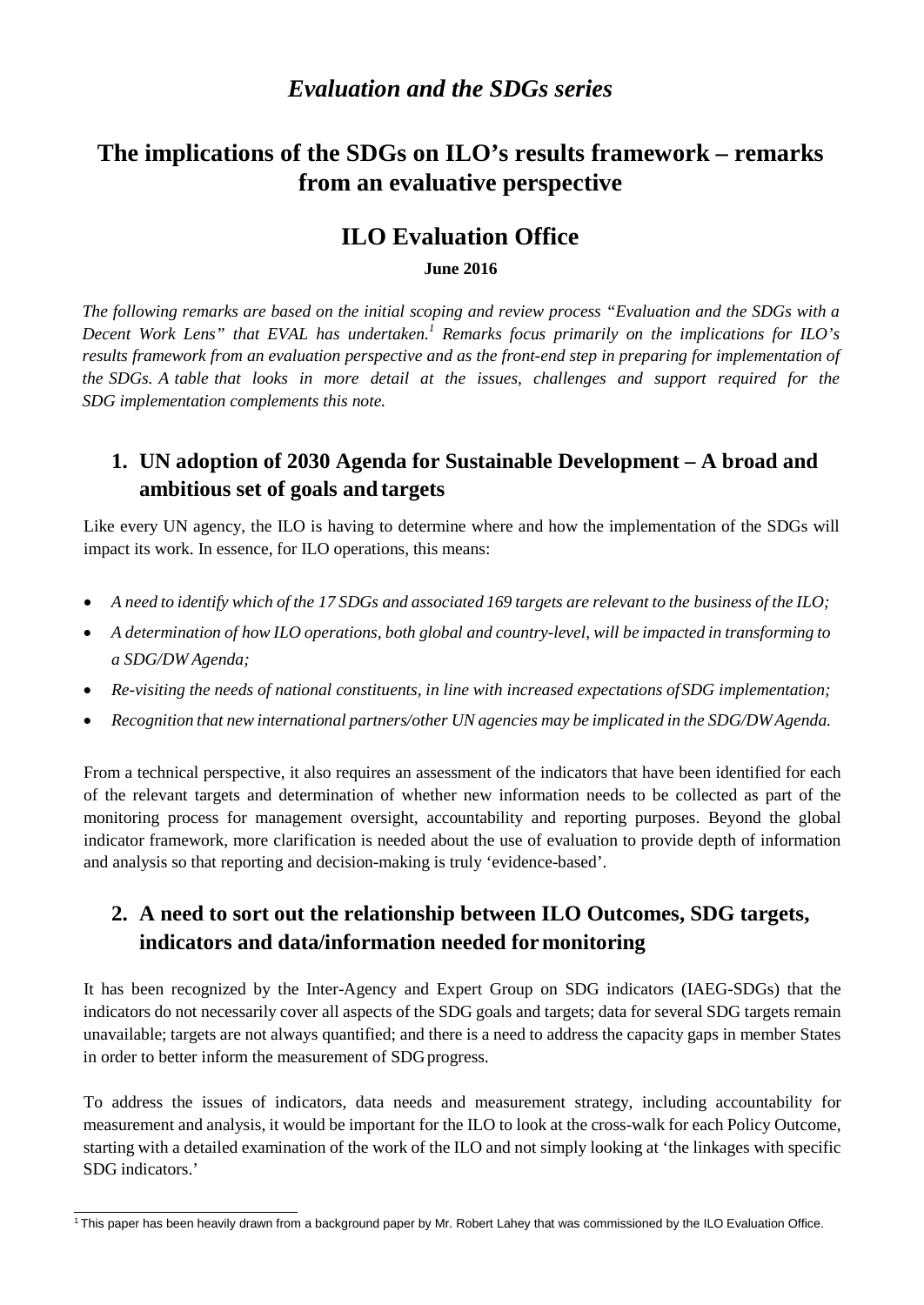This will require a review of—and where they do not exist, development of—the **theories of change** at all levels of ILO intervention – global; country (DWCP); and level of programmes, policies & interventions. It will also require a review of the **measures of 'success'** that will now be reflective of revised/updated theory of change for the SDG/DW integrated Agenda.

#### **3. Many challenges at the Country level – for the ILO, UN System and Individual Countries**

It is widely recognized that there are several challenges that will be faced at the country level, given the assumptions and expectations that have been built into SDG implementation. – It is assumed that country data will be sufficiently robust but it is actually widely known that, for many countries these assumptions would not hold at this time.

In order to support *sustainable* monitoring and evaluation capacity in countries, it is critical that UN agencies recall the 'new paradigm' associated with National Evaluation Capacity Development (NECD) – that is, supporting countries in the building of national monitoring and evaluation capacity for the primary purpose of country-led development. In addition to the capacity challenges faced by many individual countries, ILO Country Offices also face many challenges associated with SDG implementation, largely due to lack of resources and potentially the unknown associated with integrating the SDGs into the DW framework.

#### **4. A need to establish a suitable format and mechanisms for reporting on ILO contribution to the SDGs**

While UN-level mechanisms for monitoring and reporting are still being discussed, it has already been determined that a High-level political forum (HLPF) will be informed by an annual progress report on the SDGs prepared in cooperation with the UN system, based on the global indicator framework. The SDG 8 is expected to be up for review in 2019.

For the ILO (and indeed every agency), there is a need for two types of reporting: (i) reporting to serve management-oriented needs and progress on implementation of ILO's SDG Implementation Plan; and (ii) reporting to demonstrate the contribution, impacts and effects of ILO interventions. Attributing change to ILO interventions could become more difficult as more international partners are implicated in the DW agenda via the SDG entry point. Issues of agency contribution could easily become blurred and, at its worst, lead to 'mandate creep'.

An ability to tell a compelling 'performance story' starts with an understanding of the underlying 'theory of change' associated with the business. Across the ILO, this would mean ensuring that SDGs are incorporated into all aspects of major ILO interventions, at both the global and national levels. For some areas of the ILO, this would likely mean developing a theory of change that to this point has been very weak (as pointed out in various evaluations).2

<sup>&</sup>lt;sup>2</sup> See AER 2015 recommendation related to ToC:" Recommendation: The Office should strengthen its M&E and its internal system for reporting on the implementation of programmes and projects and make a strong theory of change a compulsory requirement at all levels of the ILO's RBM system."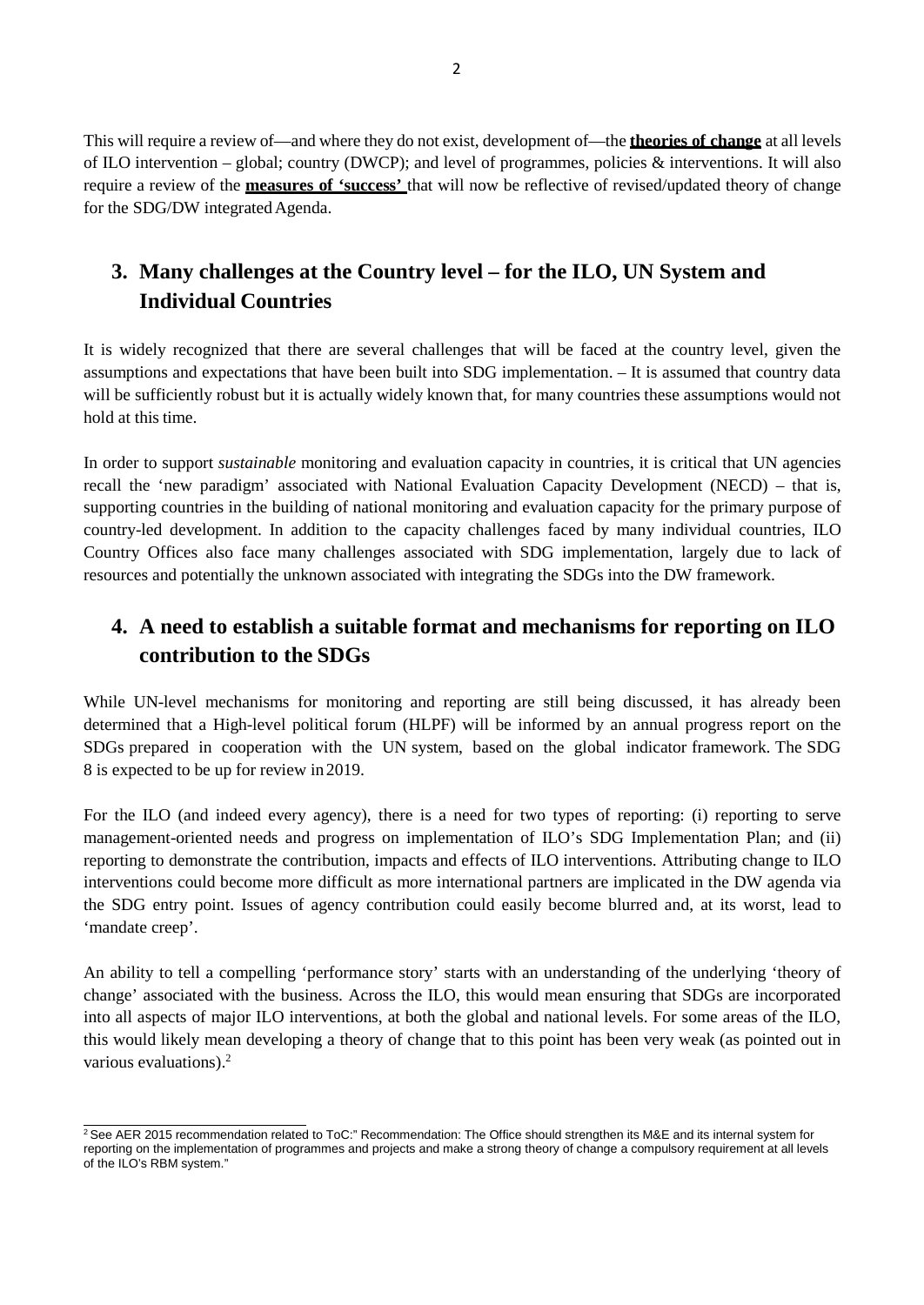Monitoring information would serve as a useful and important input to such a report, but for an assessment of 'contribution', more evaluative workwould be needed,relying on both qualitative and quantitative information.

#### **5. Evaluation fit for the 2030 development agenda**

The Evaluation community views the use of evaluation as a crucial ingredient for SDG success<sup>3</sup>. To date, there has been considerable focus on how to measure progress using indicators, and limited use of the word 'evaluation'.

However, we also know that the processes of statistical monitoring and reporting will be insufficient on its own as a vehicle for the required learning and accountability. Data and reports will show whether progress is being made towards the goals and related targets but not necessarily provide information on attribution, contribution and the "how" and "why".

Evaluation and other review processes can fill these gaps and independently validate our contribution to the SDGs at both the global and national level. If we are methodical, systematic, rigorous, and cooperative in our evaluations, this will give us the chance to learn what really works.

#### **6. Issues, Challenges and Support Needed for SDG Implementation: the Evaluative Perspective in Summary**

The implications of the SDGs on ILO's results framework is the key consideration of this analysis. From an evaluative perspective, the nature of the required action will be both short and longer term in nature, ultimately focusing on achievements and impacts. In the coming years evaluative elements will help to ensure that the most cost-effective approach to SDG/DW implementation is being followed and that at the we will be able to provide a compelling 'Performance Story' regarding our contribution to the SDGs.

In considering the various ways that evaluation could potentially be used in support of the SDGs, it is important to recognize the following:

- In addition to the traditional areas of activity for ILO evaluation (conduct of systematic independent evaluations, both formative and summative) non-traditional broader areas of evaluative support are likely to be required in the form of guidance to the ILO entities that are tasked with the design of ILO's results framework, monitoring of implementation andreporting.
- The use of any form of evaluation, monitoring and review is not simply for 'accountability' but ought to also be considered as tools for 'learning'. That is, they all represent '*feedback mechanisms*' that yield objective information on 'progress' of SDG implementation - information of a formative nature that can be particularly useful for adjustments to ILO's support to SDG Implementation.
- While the majority of the focus across the UN system to date has been on the 'measurement apparatus' and has revolved around tracking an agreed-upon set of indicators this is necessary but not sufficient for gaining information to inform evidence-based decision-making. To achieve this, evaluation

 $3$  See for example IIED (2016), UNEG (2016).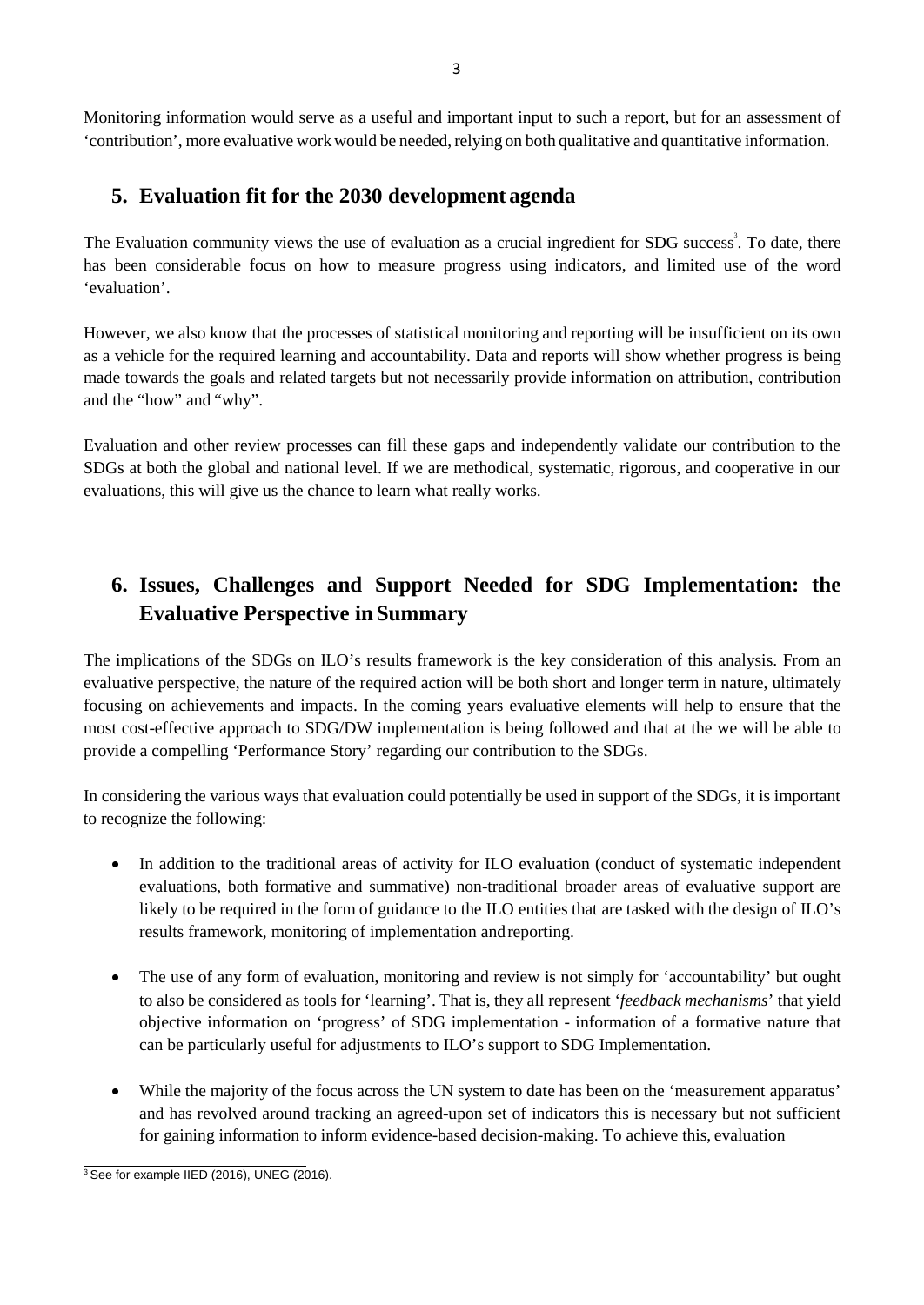initiatives need to be integrated into national, regional and global SDG 'follow-up and review' mechanisms.

- There are two forms of 'monitoring and reporting' that the ILO will need to concern itself with: (i) the more immediate monitoring and feedback on changes within the ILO as per the SDG Implementation Plan and feedback to determine whether adjustments are needed; and (ii) the longer-term monitoring (and eventually evaluation) of the SDG/DW Agenda to measure performance achieved against expectations (as per the theory of change) and ILOimpact.
- The need for national-level Monitoring and Evaluation capacity building is a significant challenge facing SDG implementation for many countries, but it is one that all UN agencies, including the ILO, are well positioned to support, either directly (through training and mentoring) or indirectly (through funding, advice and/or oversight support). By providing this support, the likelihood of including 'evaluation' in national M&E systems increases substantially.
- ILO, through EVAL and through the established network of the United Nations Evaluation Group (UNEG), has an entry point for dialogue with other UN agencies that may now be implicated in the DW Agenda due to the SDGs. This dialogue could be particularly useful for discussions associated with issues of Monitoring and Evaluation of the SDGs and beyond, including 'lessons' to be gained from experience of other agencies. It would also be in line with the broader ILO work in the new UN System setup and system-wide support of the SDG process.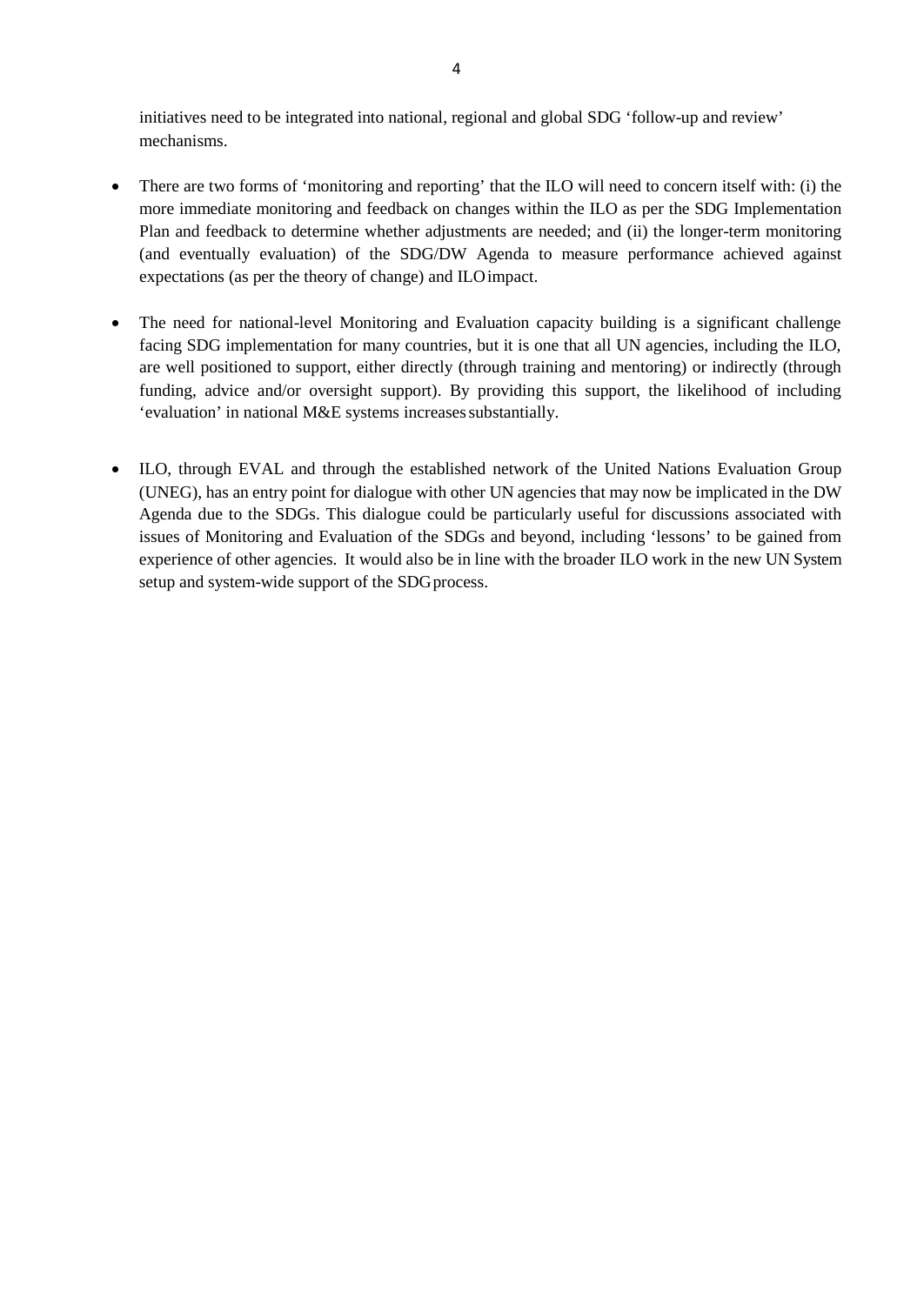### **Issues, Challenges and Support Needed for SDG Implementation – Evaluative Perspective**

| Action steps, Issues, Challenges and Areas of<br><b>Intervention</b>                                                                                                                                                                                                                                                                                                                                                                                                                                                                                                                                                                                                                                                                                                                                                                                                                                                 | <b>Support needed</b>                                                                                                                                                                                                                                                                                                                                                                                                                                                                                                                                                                                                                                                                                                                                                                                                                                                                                                                  |
|----------------------------------------------------------------------------------------------------------------------------------------------------------------------------------------------------------------------------------------------------------------------------------------------------------------------------------------------------------------------------------------------------------------------------------------------------------------------------------------------------------------------------------------------------------------------------------------------------------------------------------------------------------------------------------------------------------------------------------------------------------------------------------------------------------------------------------------------------------------------------------------------------------------------|----------------------------------------------------------------------------------------------------------------------------------------------------------------------------------------------------------------------------------------------------------------------------------------------------------------------------------------------------------------------------------------------------------------------------------------------------------------------------------------------------------------------------------------------------------------------------------------------------------------------------------------------------------------------------------------------------------------------------------------------------------------------------------------------------------------------------------------------------------------------------------------------------------------------------------------|
|                                                                                                                                                                                                                                                                                                                                                                                                                                                                                                                                                                                                                                                                                                                                                                                                                                                                                                                      | 1. Understanding the linkage between the SDGs & DW Agenda                                                                                                                                                                                                                                                                                                                                                                                                                                                                                                                                                                                                                                                                                                                                                                                                                                                                              |
| Review (and develop, as needed) theories of change at<br>all levels of ILO intervention - global; country<br>(DWCP); and level of programmes, policies &<br>interventions. Focus on:<br>Clarification/agreement of alignment of SDG<br>targets with particular ILO intervention<br>Clarification/agreement on operational<br>$\bullet$<br>implications of such alignment – in particular,<br>implications for programme/policy 'reach'; design;<br>and delivery process;<br>Identification of new international partners that<br>$\bullet$<br>may now be implicated in 'success' of relevant<br><b>SDG</b><br>Identification of new assumptions regarding the<br>$\bullet$<br>'enabling environment' that may now be relevant<br>to 'success' of DW/SDG Agenda                                                                                                                                                       | Development of Guidance Document and possiblychecklists,<br>$\bullet$<br>and provision of seminar on approach to reviewing and re-<br>developing the 'theory of change' in an integrated SDG/DW<br>Agenda<br>Provision of workshops with ILO Policy Outcome leads(and<br>$\bullet$<br>other relevant ILO officials) to develop ILO-level theory of<br>change pathways that incorporate the relevant SDGs<br>Development of a small number of specific cases (for example,<br>$\bullet$<br>one Flagship Programme; 1 or 2 Country offices) as a<br>demonstration of approach needed to map out a revised theory of<br>change reflective of the integrated SDG/DW Agenda - i.e. cases<br>to share with and inform other parts of the ILO                                                                                                                                                                                                 |
| Review the measures of 'success' that will be reflective<br>of revised/updated theory of change for the SDG/DW<br>integrated Agenda - needed at all levels. Focus on:<br>Revised/updated theory of change introduces<br>$\bullet$<br>potentially new indicators, data needs and issues<br>for monitoring and eventual evaluation.<br>Clarification/agreement on each of these is critical<br>early on.<br>Measurement strategy that is feasible, cost-<br>$\bullet$<br>effective & assignsresponsibility/accountability<br>for timely delivery of needed data & analysis                                                                                                                                                                                                                                                                                                                                             | $\bullet$<br>Identification of a cost-effective "performance measurement"<br>strategy ("Monitoring and Evaluation Framework"), ensuring<br>that the measurement strategy includes not only the monitoring<br>of indicators, but also the conduct of ad hoc surveys and eventual<br>evaluations. This strategy should involve the use of qualitative as<br>well as quantitative indicators to measure 'performance'<br>Development of Guidance Document and provision of seminar<br>$\bullet$<br>on indicator development, possible sources for ongoing<br>assessment of indicators and measurement strategies associated<br>with ILO programmes, policies and initiatives<br>Consultation with relevant UNEG members who might be<br>$\bullet$<br>implicated in the SDG/DW Agenda to clarify and, as needed,<br>coordinate indicator development and any associated monitoring<br>and evaluation activities (EVAL)                     |
| Clarify the format/approach to reporting<br>on 'performance' in implementing the SDG/DW<br>Agenda.<br>The ILO will want to clarify how it intends to 'tell<br>its Performance Story' regarding its contribution to<br>the SDG/DW Agenda. This needs to be more than<br>simply measuring and reporting on a couple of<br>indicators. A compelling 'Performance Story'<br>about ILO contribution likely requires both global-<br>level data and specific examples of 'contribution',<br>relying on both qualitative and quantitative<br>information to demonstrate where and how ILO<br>has contributed to the SDGs<br>The format for such a 'Performance Report' ought<br>$\bullet$<br>to be mapped out in advance and planned, with<br>expectations for various source material and data<br>to inform such a document. Clear roles and<br>responsibilities need to be assigned, at both global<br>and country levels | Review and possibly adjust the format and plan for populating an<br>$\bullet$<br>ILO 'Performance Report,' given that data/information from<br>ongoing monitoring and ILO evaluations and reviews will be the<br>critical source material<br>$\bullet$<br>Drafting of a 'straw man' report (based on current ILO<br>Implementation Report) as a mechanism to gain clarity and<br>agreement about report format and content<br>Conduct formal internal vetting process of Performance Report<br>$\bullet$<br>within the ILO, potentially involving external reviewers. Since<br>such a Performance Report would draw on both qualitative and<br>quantitative information, this may ensure its credibility.<br>Draw on the work and experience being gained in other UN<br>$\bullet$<br>agencies that might have application to the ILO's development<br>of their own SDG Performance Report (EVAL). This could be<br>done through UNEG. |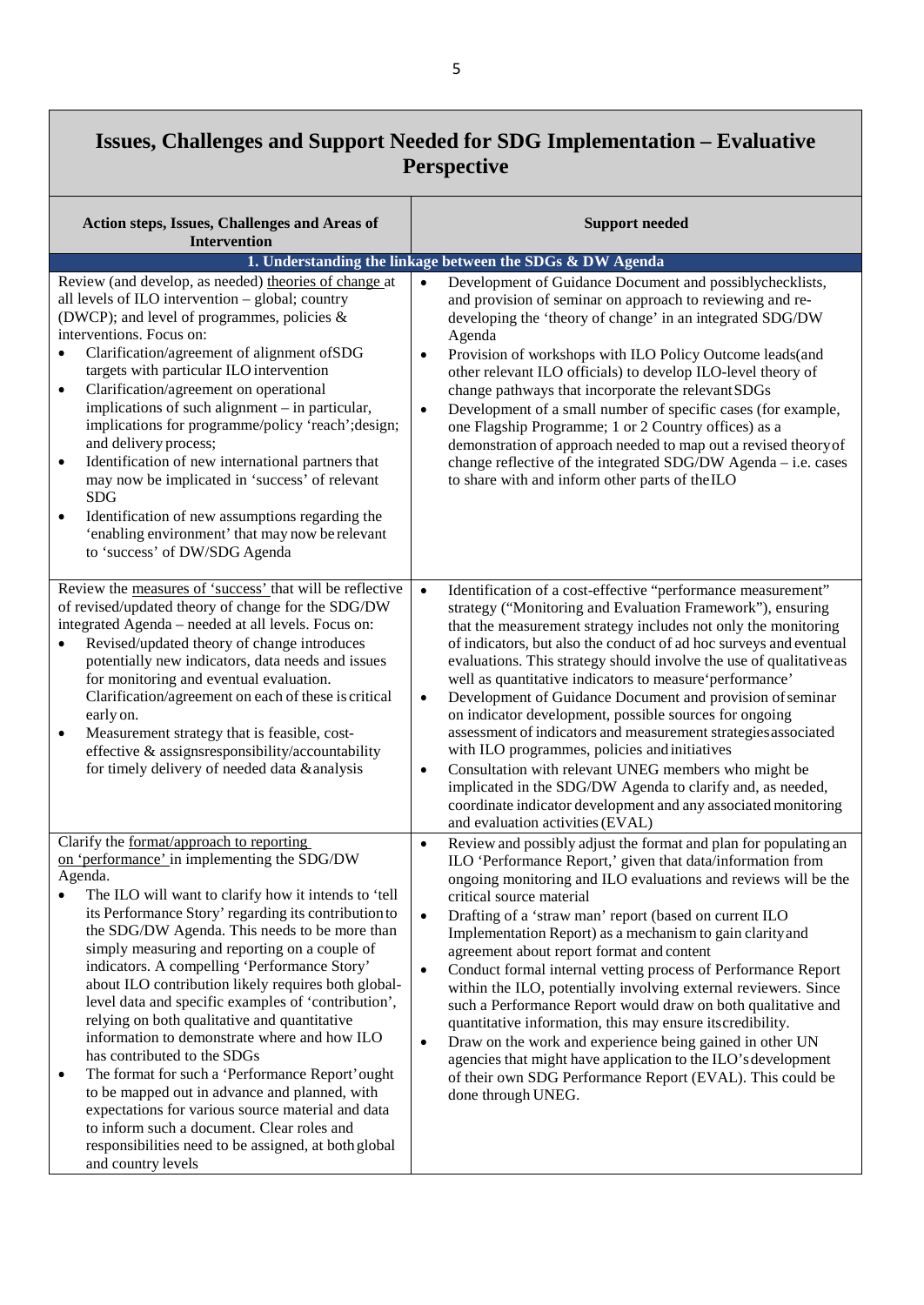|                                                                                                                                                                                                                                                                                                                                                                                                                                                                                                                                                                                                                                                                                                                                                                                                                                                                                                                                                  | 2. Strategy and Plan for aligning the SDGs and DW Agenda                                                                                                                                                                                                                                                                                                                                                                                                                                                                                                                                                                                                                                                                                                                                                                                                                                                                                                                                                                                                                                                                                                                                                                                                                                                                                                                                                                                                                                                                           |
|--------------------------------------------------------------------------------------------------------------------------------------------------------------------------------------------------------------------------------------------------------------------------------------------------------------------------------------------------------------------------------------------------------------------------------------------------------------------------------------------------------------------------------------------------------------------------------------------------------------------------------------------------------------------------------------------------------------------------------------------------------------------------------------------------------------------------------------------------------------------------------------------------------------------------------------------------|------------------------------------------------------------------------------------------------------------------------------------------------------------------------------------------------------------------------------------------------------------------------------------------------------------------------------------------------------------------------------------------------------------------------------------------------------------------------------------------------------------------------------------------------------------------------------------------------------------------------------------------------------------------------------------------------------------------------------------------------------------------------------------------------------------------------------------------------------------------------------------------------------------------------------------------------------------------------------------------------------------------------------------------------------------------------------------------------------------------------------------------------------------------------------------------------------------------------------------------------------------------------------------------------------------------------------------------------------------------------------------------------------------------------------------------------------------------------------------------------------------------------------------|
| Refine strategy for ILO Implementation of the SDGs.<br>A broad strategy has been put in place, serving as the<br>basis for the ILO Implementation Plan. It recognizes<br>that, particularly in the early years, monitoring and<br>review are important elements of this strategy:<br>To monitor progress of SDG implementation <sup>4</sup><br>$\bullet$<br>To assess ILO's own capacities "to regularly<br>$\bullet$<br>compile, support & provide global estimationsfor<br>such an array of statistical indicatorsboth at the<br>central and field levels" <sup>5</sup><br>"To be ready to play a significant role in the UN's<br>$\bullet$<br>annual follow-up and review of progress towards<br>the 2030 goals and targets" <sup>6</sup>                                                                                                                                                                                                     | $\bullet$<br>Conduct diagnostic or assessment exploring ILO 'readiness' to<br>implement, monitor and eventually evaluate the SDGs. This<br>work could help advise ILO management on some of the<br>technical aspects concerning SDG implementation that could<br>have an immediate impact in terms of some of the strategic and<br>implementation decisions and a longer-term impact associated<br>with the monitoring, evaluation and reporting on ILO<br>performance and contribution to the SDGs (Continuation of work<br>by EVAL that has initially produced this table)<br>Emphasize the 'learning' associated with the<br>$\bullet$<br>monitoring/review/evaluation aspects of SDG implementation in<br>the ILO. These all represent 'feedback mechanisms' that yield<br>objective information on 'progress' of SDG implementation -<br>information of a formative nature that can be particularly useful<br>for ILO management to make adjustments, as needed<br>Consider using systematic evaluation to clarify 'progress' on<br>$\bullet$<br>ILO implementation of the SDGs (according to its own<br>Implementation Plan)<br>Focus on clarifying the suitable metrics and results<br>management/performance elements needed to report on ILO<br>contribution to achievement of SDG goals andtargets.<br>Review, share and adaptat of some of the experience of other UN<br>agencies in terms of their approach to monitoring progress of the<br>SDGs and 'lessons' to be gained from the experience of other<br>agencies. |
|                                                                                                                                                                                                                                                                                                                                                                                                                                                                                                                                                                                                                                                                                                                                                                                                                                                                                                                                                  | 3. ILO Activities supporting SDG Implementation                                                                                                                                                                                                                                                                                                                                                                                                                                                                                                                                                                                                                                                                                                                                                                                                                                                                                                                                                                                                                                                                                                                                                                                                                                                                                                                                                                                                                                                                                    |
| Address the limitations of the country-level focus<br>of Agenda 2030, for both implementation of the SDGs<br>& the monitoring $&$ systematic follow-up $&$ review.<br>Implications are:<br>Assumes adequate capacity exists within the ILO<br>Country Office as well as within the countryitself.<br>Significant challenges at the front-end, associated<br>$\bullet$<br>with: implementation of the SDGs, being able to<br>monitor & report on progress, & capacity issuesin<br>carrying out country-led evaluation<br>'Country context' will create unique situations<br>ILO might consider identifying 2 or 3 country<br>$\bullet$<br>cases/'pilots' (or, a country within each Region)<br>where special efforts would be made to work<br>directly with the Country Office from early on to<br>address each of these challenges and, in sodoing,<br>to assess and document 'lessons' that would have<br>application to other Country Offices. | Conduct 'Needs Analysis' associated with SDGimplementation<br>$\bullet$<br>in the ILO, including monitoring and evaluation capacity at the<br>country level - focus on the selected Case Countries<br>Review the 'theory of change' using the Case Country examples<br>$\bullet$<br>to determine where and how SDGs have been built into the<br>DWCP – ensuring adequate detailing of indicators, information<br>sources and performance measurement strategy<br>Create Guidance for Country Programme Reviews (CPR) to<br>$\bullet$<br>ensure that all issues relevant to SDG implementation and<br>measuring ILO 'contribution' to the SDGs are built within the<br>CPR process<br>Disseminate formal Guidance document and advice to all SDG<br>$\bullet$<br>'pilots' to ensure that a systematic assessment is carried out that<br>addresses all key issues, as well as reporting back in a common<br>format, for purposes of 'learning' from cross-case comparisons.                                                                                                                                                                                                                                                                                                                                                                                                                                                                                                                                                          |
| Conduct national-level monitoring and<br>evaluation (M&E) capacity assessment and<br>development of plans to build M&E capacity, as<br>Agenda 2030 notes that 'systematic follow-up $\&$<br>review' will be 'voluntary & country-led'. These<br>capacity assessments should result in capacity support<br>plans that address:<br>Weak results-oriented monitoring capacity<br>$\bullet$                                                                                                                                                                                                                                                                                                                                                                                                                                                                                                                                                          | Conduct country-level M&E 'readiness assessments' that will<br>$\bullet$<br>provide the necessary diagnostic to identify capacity gaps and<br>strategy for building a sustainable monitoring and evaluation<br>capacity<br>Disseminate Formal Guidance Document and support to Country<br>$\bullet$<br>Officers and others for facilitating the conduct of country-<br>specific M&E Readiness Assessments; development of national<br>M&E capacity development plans in DWCP and National                                                                                                                                                                                                                                                                                                                                                                                                                                                                                                                                                                                                                                                                                                                                                                                                                                                                                                                                                                                                                                          |

4 ILO (2016), paragraph 11-12.

5 ILO (2016), paragraph 79.

 $6$ ILO (2016) paragraph 97.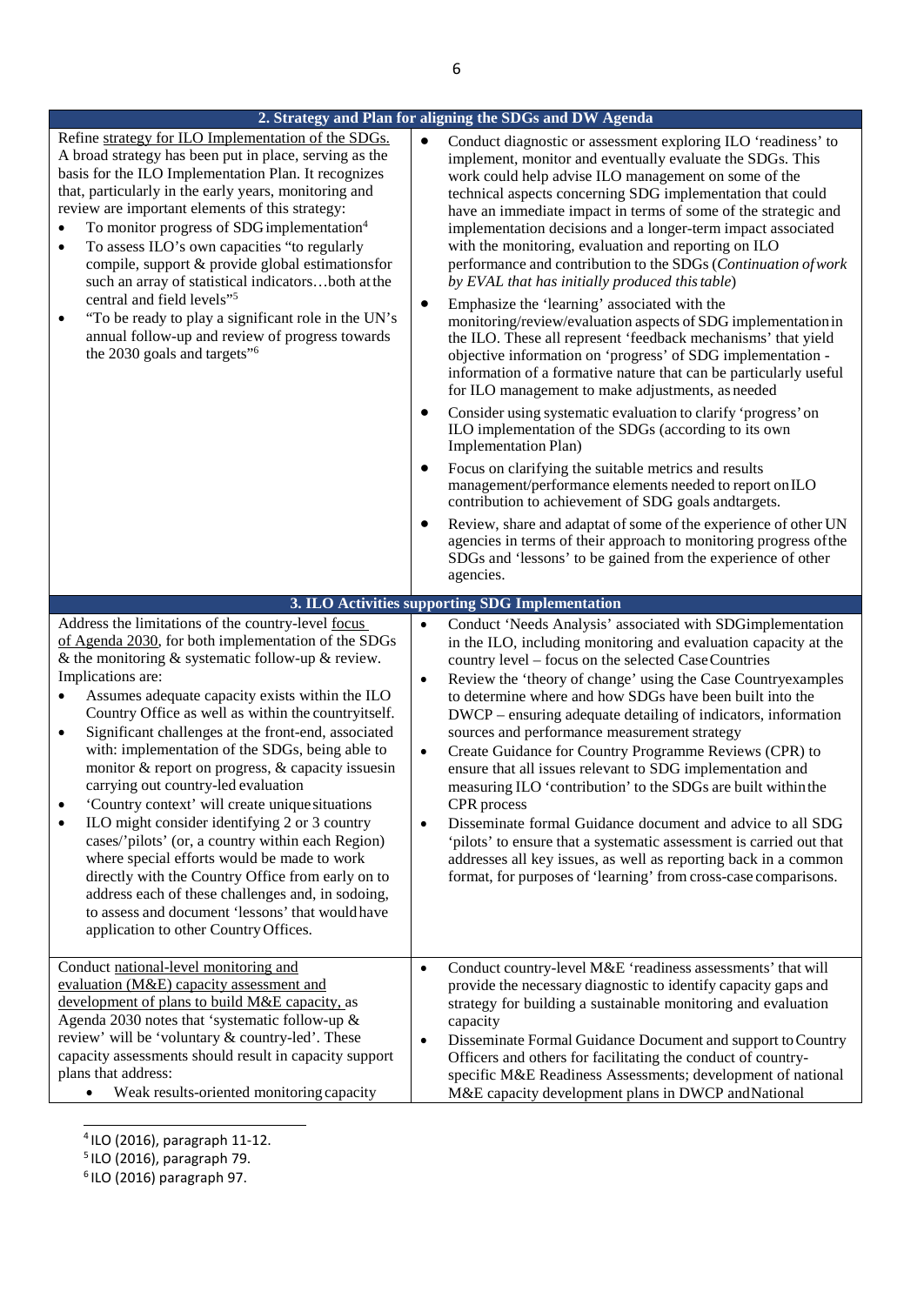| Little/no capacity for systematic Evaluation $\&$<br>analysis<br>Insufficient credible data<br>Support and train the tripartite constituents of the ILO,<br>noting that national level M&E systems are generally<br>led by one of a Ministry of Finance, Ministry of<br>Planning or the Office of the President/Prime Minister.<br>Generally speaking, Ministries of Labour are not prime<br>movers or participants in the development of M&E<br>systems, nor are they generally considered to be first<br>adopters or pilots when M&E systems are being<br>introduced.<br>Build capacity to support SDG implementation<br>in Country Offices (CO). Quite apart from the Country<br>cases or 'pilots', all ILO Country Offices will be facing<br>challenges and needing support insofar as SDG | Sustainable Development Strategies (NSDS); and assessment of<br>adequacy of country-level monitoring and evaluation capability<br>Collaborate through UNEG on national-level M&E capacity<br>$\bullet$<br>assessment and development of relevant agenda to support<br>national-level monitoring and evaluation capacity building<br>(EVAL)<br>Provide support and training for ILO social partners to become<br>$\bullet$<br>more involved in national evaluation systems to enhance their<br>capacity to conduct independent evaluations of their progress<br>towards the SDGs<br>Provide Guidance documents targeted at Country Offices and<br>$\bullet$<br>others for identifying elements associated with national<br>monitoring and evaluation capacity building, along with 'tips' on<br>how to strengthen national Evaluation Systems. The capacity<br>building could take many forms. <sup>7</sup> (Note: under the UNDAF,<br>according to MULTILATERALS, ILO will be expected to help<br>fund M&E at the country level.)<br>Collaborate through UNEG, as part of UN system wide efforts,<br>$\bullet$<br>on national-level M&E capacity building with other UN agencies<br>that may be implicated in the SDG/DW Agenda (EVAL)<br>Provide Guidance package and "training/orientation' to the COs<br>$\bullet$<br>and others to ensure that a comprehensive set of messages was<br>being delivered insofar as SDG monitoring and evaluation was<br>concerned. Some elements suggested for the Country Cases |
|------------------------------------------------------------------------------------------------------------------------------------------------------------------------------------------------------------------------------------------------------------------------------------------------------------------------------------------------------------------------------------------------------------------------------------------------------------------------------------------------------------------------------------------------------------------------------------------------------------------------------------------------------------------------------------------------------------------------------------------------------------------------------------------------|--------------------------------------------------------------------------------------------------------------------------------------------------------------------------------------------------------------------------------------------------------------------------------------------------------------------------------------------------------------------------------------------------------------------------------------------------------------------------------------------------------------------------------------------------------------------------------------------------------------------------------------------------------------------------------------------------------------------------------------------------------------------------------------------------------------------------------------------------------------------------------------------------------------------------------------------------------------------------------------------------------------------------------------------------------------------------------------------------------------------------------------------------------------------------------------------------------------------------------------------------------------------------------------------------------------------------------------------------------------------------------------------------------------------------------------------------------------------------------------------------------------------|
| implementation is concerned.                                                                                                                                                                                                                                                                                                                                                                                                                                                                                                                                                                                                                                                                                                                                                                   | could be incorporated here for follow-through – for example,<br>conduct of a front-end 'Needs Analysis' associated with SDG<br>implementation, monitoring and evaluation.<br>Work with the Country Office Director to ensure that the<br>$\bullet$<br>evaluation of the DW agenda is a part of national review process.                                                                                                                                                                                                                                                                                                                                                                                                                                                                                                                                                                                                                                                                                                                                                                                                                                                                                                                                                                                                                                                                                                                                                                                            |
|                                                                                                                                                                                                                                                                                                                                                                                                                                                                                                                                                                                                                                                                                                                                                                                                | 4. Monitoring SDG Implementation for the ILO                                                                                                                                                                                                                                                                                                                                                                                                                                                                                                                                                                                                                                                                                                                                                                                                                                                                                                                                                                                                                                                                                                                                                                                                                                                                                                                                                                                                                                                                       |
| Monitor progress of SDG implementation in the ILO,<br>particularly in the early years. This monitoring has<br>been recognized by ILO senior management as an<br>important element in moving forward on the SDGs <sup>8</sup> .<br>This would be particularly true at the country level.<br>Monitoring is one form of 'feedback tool' that can help<br>advise ILO management on a number of operational<br>issues associated with the integrated SDG/DW<br>Agenda:<br>some of the technical aspects concerningSDG<br>$\bullet$<br>implementation within the ILO<br>progress in meeting milestones according to the<br>$\bullet$<br><b>ILO Implementation Plan</b><br>a potential need to make adjustments to the ILO<br>$\bullet$<br><b>Implementation Strategy or Plan</b>                     | Develop and provide guidance and advice on what indicators and<br>$\bullet$<br>issues/aspects of the SDG implementation in the ILO to monitor,<br>the most cost-effective way to carry out the monitoring activities,<br>format for reporting, as well as logistical issues associated with<br>the monitoring, analysis and reporting on ILO implementation of<br>the SDGs (ILO Implementation Plan). This guidance and advice<br>will be needed given the need to monitor at a global, regional<br>and country level. Guidance to be developed to ensure<br>consistency across countries/regions and overtime.<br>Provide 'hands-on' assistance in the first round of<br>$\bullet$<br>monitoring/reporting to help ensure that the exercise serves as a<br>'learning' exercise and not merely one of accountability; i.e.<br>meeting milestones within the planned timeframe. A 'strawman'<br>(template) report could be developed to serve to guide the<br>monitoring exercise in its early implementation in theILO.                                                                                                                                                                                                                                                                                                                                                                                                                                                                                            |
| Participate actively in the UN's annual follow-up<br>and review of progress towards the 2030 goals and<br>targets. The ILO Implementation Plan (paragraph 97)<br>notes that "The ILO should be ready to play a<br>significant role" (Monitoring of Progress in<br>Achievement of SDGs). While this has not yet been<br>well-defined, it is<br>imperative for the ILO to be an active participant for<br>purposes of:                                                                                                                                                                                                                                                                                                                                                                           | This relates to item 1.3 above, about clarifying a format and<br>$\bullet$<br>information sources for performance measurement/monitoring of<br>SDG implementation and ILO contribution to progress on<br>relevant SDGs.<br>Ensure appropriate monitoring of high-level discussions<br>$\bullet$<br>concerning the global-level reviews, the regional reviews and the<br>national-level reviews, some 22 of which are expected tobe                                                                                                                                                                                                                                                                                                                                                                                                                                                                                                                                                                                                                                                                                                                                                                                                                                                                                                                                                                                                                                                                                 |

<sup>&</sup>lt;sup>7</sup> See UNEG (2012).

<sup>8</sup> ILO Implementation Plan, Version 1.0 (19.2.16), para. 11-12.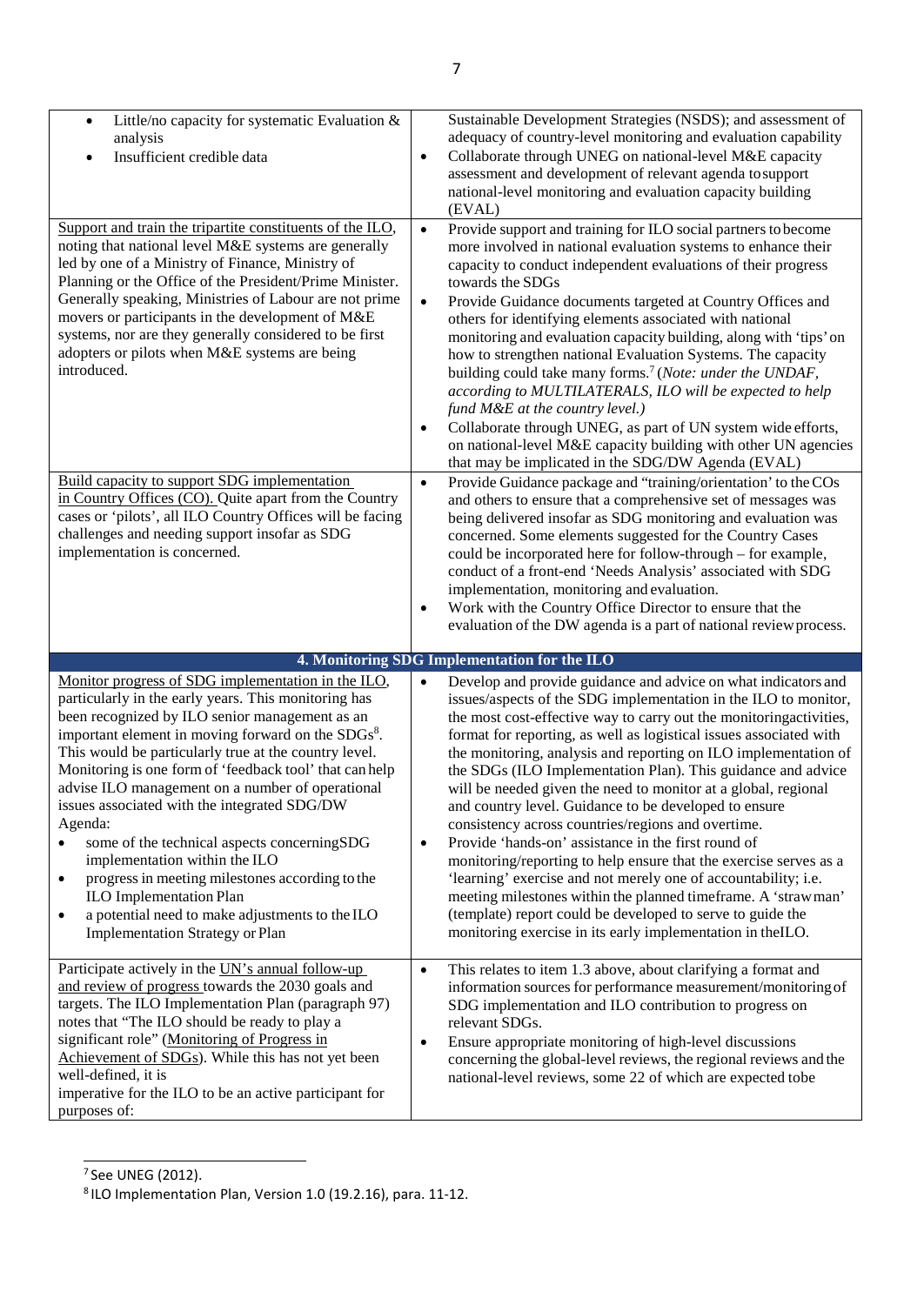| Helping define what is actually being monitored<br>and evaluated re SDG 'progress' so that the DW<br>Agenda is a part of the national review processof<br>the SDGs<br>Participating in the monitoring, review and<br>$\bullet$<br>analysis per se so that DW Agenda and ILO<br>contribution to the SDGs does not become<br>marginalized in the annual UN review and<br>reporting                                                                                                                                                                             | initiated in July 2016 <sup>9</sup> , as little is still known of the 'follow-up<br>and review' process.<br>Provide guidance to country cases/pilots on approach to<br>$\bullet$<br>performance measurement associated with the SDG/DW<br>Agenda, using the tools of both monitoring and evaluation. This<br>could come in various forms (Guidance document, training,<br>'train-the-trainer' sessions).<br>Collaborate UN system-wide with other Evaluation Entities in<br>$\bullet$<br>UNEG (in general) and with those agencies implicated in<br>SDG/DW (in particular), to gain agreement and standardization<br>on the measurement of 'progress'. (EVAL)<br>Proactively work with the UN system mechanisms and in<br>$\bullet$<br>particular UNEG community, if necessary, to lobby for the<br>inclusion of systematic evaluation as part of the SDG 'follow-up<br>and review' process.                                                                                                                                                                                                                                                                        |
|--------------------------------------------------------------------------------------------------------------------------------------------------------------------------------------------------------------------------------------------------------------------------------------------------------------------------------------------------------------------------------------------------------------------------------------------------------------------------------------------------------------------------------------------------------------|---------------------------------------------------------------------------------------------------------------------------------------------------------------------------------------------------------------------------------------------------------------------------------------------------------------------------------------------------------------------------------------------------------------------------------------------------------------------------------------------------------------------------------------------------------------------------------------------------------------------------------------------------------------------------------------------------------------------------------------------------------------------------------------------------------------------------------------------------------------------------------------------------------------------------------------------------------------------------------------------------------------------------------------------------------------------------------------------------------------------------------------------------------------------|
|                                                                                                                                                                                                                                                                                                                                                                                                                                                                                                                                                              | 5. Reporting on SDG Implementation (Note that there are two forms of reporting)                                                                                                                                                                                                                                                                                                                                                                                                                                                                                                                                                                                                                                                                                                                                                                                                                                                                                                                                                                                                                                                                                     |
| Report progress on the ILO Implementation Plan,<br>seeking to provide:<br>Annual reports to ILO management on how well<br>ILO operations (globally, regionally and country-<br>level) are meeting the milestones of the SGD/DW<br>Plan devised by ILO management<br>Operational intelligence and 'lessons learned' that<br>٠<br>serves as important feedback to determine<br>whether or not there is a need to make<br>adjustments to the SDG/DW Strategy and/or<br>Implementation Plan.<br>This form of reporting relates to item 2.1 and item<br>4.1 above | Format early versions of the reports used to gauge progress of<br>the ILO SDG Implementation Plan<br>Provide guidance to country cases/pilots on reporting at a<br>$\bullet$<br>country level - for example, via a checklist and advice, as<br>needed<br>Conduct assessment of early versions (say Year 1 and 2) of the<br>$\bullet$<br>ILO's annual Progress Report on SDGImplementation<br>Consult with other UNEG members to seek to identify models<br>$\bullet$<br>used in other agencies that might have application for the ILO.'s<br>own monitoring and reporting (EVAL)                                                                                                                                                                                                                                                                                                                                                                                                                                                                                                                                                                                    |
| Report achievements of the SDG/DW Agenda that<br>would:<br>Link as input to the UN system's annual reporting<br>on SDG progress<br>Reporting on achievements as per the 'theoryof<br>$\bullet$<br>change', that would draw on monitoring and<br>evaluation information to illustrate and<br>demonstrate ILO contribution at a global and<br>country levels. For internal as well as external<br>audiences, for governance purposes<br>(accountability and learning)                                                                                          | This relates to items 1.1, 1.2, 1.3 and 4.2 above, on ways to<br>$\bullet$<br>ensure ILO would have an ability to tell its SDG 'performance<br>story'. For example, the elaboration of the 'theory of change'<br>and clarifying ILO 'pathways' at all levels; working to ensure<br>sufficient and relevant monitoring and evaluation at<br>national/country levels to help inform any ILO globalreport.<br>Pilot formats and process at the global, regional and country<br>$\bullet$<br>levels for reporting as well as the assessment of content and<br>eventual determination of an appropriate "SDG Performance<br>Report" for the ILO. This could likely involve a fewiterations<br>over the first few years of SDGimplementation.<br>Work with other relevant agencies that might be implicated in<br>$\bullet$<br>SDG/DW activities in the context of UN system wide efforts and<br>in particular through UNEG. Work towards a standardized<br>approach to reporting on 'performance'. Consider the work and<br>experience being gained in other UN agencies that might have<br>application to the ILO's development of their own SDG<br>Performance Report. |
|                                                                                                                                                                                                                                                                                                                                                                                                                                                                                                                                                              | 6. Formative Evaluation of SDG/DW Implementation and Evaluability Assessments (preparing for evaluation)                                                                                                                                                                                                                                                                                                                                                                                                                                                                                                                                                                                                                                                                                                                                                                                                                                                                                                                                                                                                                                                            |
| Conduct a formative (implementation) evaluation.<br>There are several reasons why is important, particularly<br>with new initiatives, such as the implementation of the<br>SDG/DW Agenda. For example:<br>Management needs to know early on in the life of<br>an initiative critical issues impacting performance                                                                                                                                                                                                                                            | Conduct formative/implementation evaluation of selected<br>$\bullet$<br>country cases or 'pilots'. This should be carried out in Year 2 or<br>3 of SDG implementation, say 2018. Linked to evaluation of<br>DWCP.                                                                                                                                                                                                                                                                                                                                                                                                                                                                                                                                                                                                                                                                                                                                                                                                                                                                                                                                                   |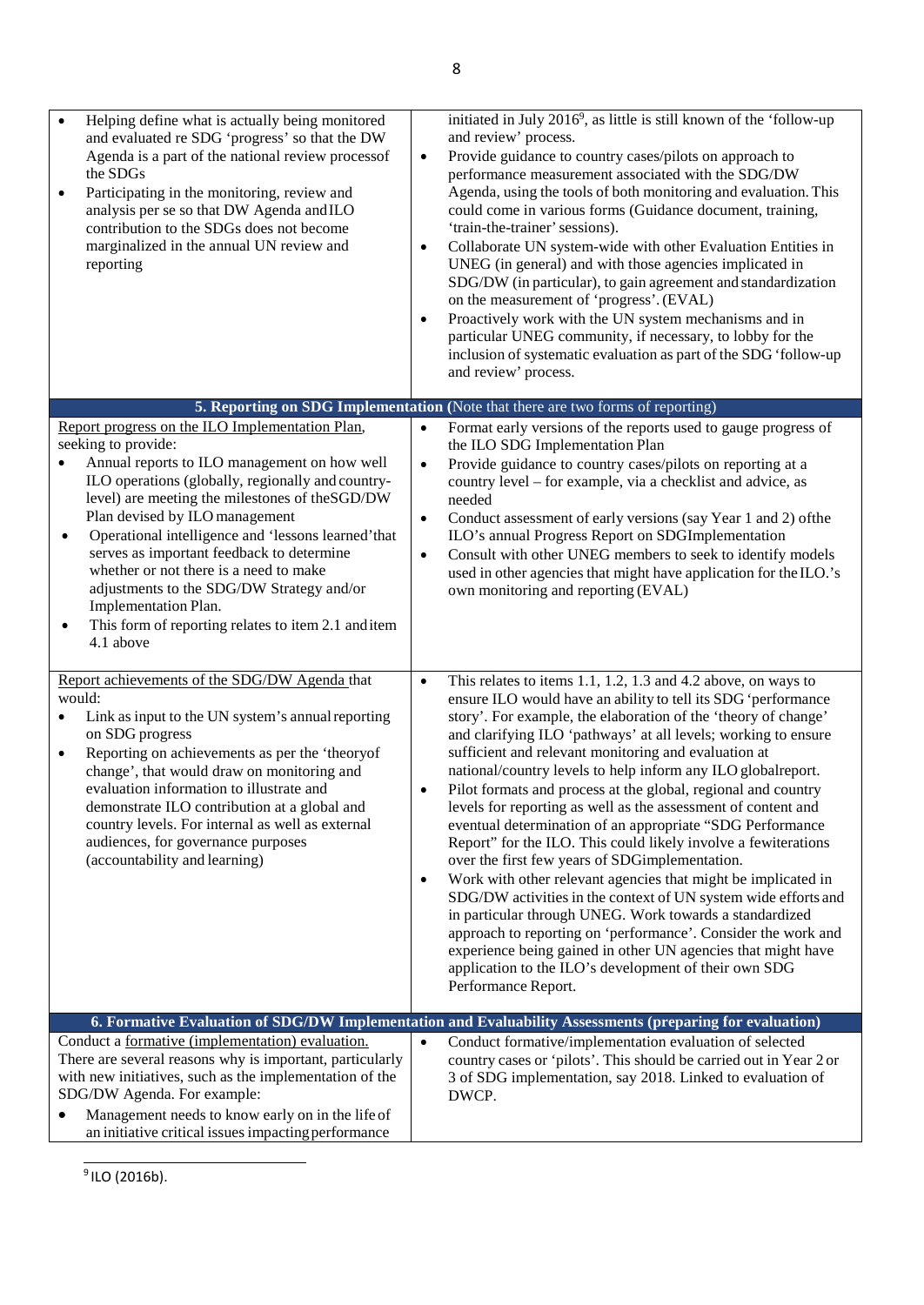| that may require adjustments to operational<br>delivery<br>Where monitoring data can inform on progresson<br>particular indicators, an evaluation or some form<br>of systematic survey or study is needed to help<br>understand such issues as: How well the initiative<br>is being implemented; whether delivery is cost-<br>effective; why certain results are/are not being<br>achieved; etc.<br>Validation of the Theory of Change andresults<br>framework                                                                                                                                                                                                                                                                                                                                                                                                                                                                                                                                                                                                                                                                                                                                                                                                                                       | Develop a Guidance document and checklists, illuminating<br>$\bullet$<br>issues and relevant methods, reporting format, etc. could serve as<br>a template for broader application of implementation evaluations<br>Potentially carry out implementation evaluations as 'self-<br>$\bullet$<br>evaluations', assuming that there was sufficient oversight<br>provided by EVAL and/or Evaluation focalpoints/Regional<br><b>Evaluation Officers</b><br>Periodically review formative evaluation by EVAL to help<br>$\bullet$<br>ensure 'quality control' if self-evaluation became the norm<br>Work with other relevant agencies that, in the context of UN<br>$\bullet$<br>system wide efforts and in particular through UNEG, might be<br>implicated in SDG/DW activities to link with related relevant<br>initiatives<br>Consider conducting synthesis review and meta-analysis of these<br>$\bullet$<br>formative evaluation                                                                                                                                                                                                                                                                                                                                                            |
|------------------------------------------------------------------------------------------------------------------------------------------------------------------------------------------------------------------------------------------------------------------------------------------------------------------------------------------------------------------------------------------------------------------------------------------------------------------------------------------------------------------------------------------------------------------------------------------------------------------------------------------------------------------------------------------------------------------------------------------------------------------------------------------------------------------------------------------------------------------------------------------------------------------------------------------------------------------------------------------------------------------------------------------------------------------------------------------------------------------------------------------------------------------------------------------------------------------------------------------------------------------------------------------------------|-------------------------------------------------------------------------------------------------------------------------------------------------------------------------------------------------------------------------------------------------------------------------------------------------------------------------------------------------------------------------------------------------------------------------------------------------------------------------------------------------------------------------------------------------------------------------------------------------------------------------------------------------------------------------------------------------------------------------------------------------------------------------------------------------------------------------------------------------------------------------------------------------------------------------------------------------------------------------------------------------------------------------------------------------------------------------------------------------------------------------------------------------------------------------------------------------------------------------------------------------------------------------------------------|
| Conduct an evaluability assessment early on in the life<br>of an initiative, providing management with several<br>pieces of critical information important both for short-<br>term and longer-term needs:<br>The adequacy of indicators, measurement<br>$\bullet$<br>strategies and mechanisms put in place to track<br>SDG/DW progress. This has immediate<br>implications for the ability of ILO officials to<br>manage their initiatives and report back onSDG<br>progress/performance to serve relevant country,<br>regional and/or global reporting<br>requirements.<br>In assessing issues reflective of the 'theory of<br>$\bullet$<br>change', an evaluability assessment is an<br>important measure to help ensure that a future<br>evaluation would be capable of measuring the<br>effectiveness and contribution of the ILO initiative<br>to SDG progress.<br>In spite of considerable efforts (and gains) by the ILO<br>to improve its approach to RBM, there continue to be<br>problems with monitoring and evaluation approaches<br>for ILO projects and programmes. Much of this<br>originates with an incomplete articulation of the<br>'theory of change' at the development stage. <sup>10</sup> The<br>introduction of the SDGs only compounds the need to<br>clarify 'pathways'. | This relates to items 1.1 and 1.2 above, with guidance on<br>$\bullet$<br>developing 'theory of change' via documents, possible<br>workshops, seminars and potentially direct work with managers<br>in a small number of specific cases.<br>Develop Guidance documents on evaluability assessment based<br>$\bullet$<br>on the considerable material already available with ILO<br>Evaluation Office that could be adapted as necessary to specific<br>SDG-related initiatives<br>Conduct evaluability assessments at the time of conduct of a<br>$\bullet$<br>formative evaluation to avoid excessive burden<br>Carry out evaluability assessments to determine the ability to<br>$\bullet$<br>enable assessment of ILO contribution to the SDGs at acountry<br>and global level (in addition to project, programme and policy<br>levels) since there will be a need to report on progress and<br>performance at a national and global level. Would require work<br>with ILO Policy Outcome leads to advise onthis<br>Work with one or two country cases (as identified above) could<br>$\bullet$<br>incorporate review in the context of an evaluability assessment<br>to assess the ability for future assessment of the contribution of<br>Decent Work Country Programmes to the SDGs |
| Conduct an <i>'effectiveness</i> evaluation' that uses the                                                                                                                                                                                                                                                                                                                                                                                                                                                                                                                                                                                                                                                                                                                                                                                                                                                                                                                                                                                                                                                                                                                                                                                                                                           | 7. Effectiveness (Summative) Evaluation of SDG/DW Implementation<br>Conduct in say year $5(2021)$ a comprehensive evaluation of the<br>$\bullet$                                                                                                                                                                                                                                                                                                                                                                                                                                                                                                                                                                                                                                                                                                                                                                                                                                                                                                                                                                                                                                                                                                                                          |
| theory of change as the basis for evaluating how<br>successful an intervention is in meeting expected<br>results, relying on both qualitative and quantitative<br>information. With aspirational goals of the SDGs, their<br>achievement may require the full 15-year period (or<br>more); i.e. impacts may not be observed and measured<br>for many years. That said, important information is<br>needed, long before 2030, on the effectiveness of<br>interventions (as well as their relevance, efficiency and<br>sustainability).<br>This will serve as important (more in-depth) feedback<br>to inform ILO management on any adjustments that                                                                                                                                                                                                                                                                                                                                                                                                                                                                                                                                                                                                                                                   | ILO's implementation of the SDG/DW Agenda, addressing<br>issues of relevance, effectiveness, efficiency and sustainability.<br>The scope of such an evaluation would need to be developed and<br>also include other SDG-related issues such as 'partnerships', etc.<br>The intent would be to provide ILO management with more<br>insight into operational implications of the SDG/DW Agenda,<br>achievements to date and point out any adjustments that may be<br>needed in the ILO Implementation Strategy/Plan or specific<br>operations at the country, regional and global levels<br>Such an evaluation could serve as a development/learning<br>$\bullet$<br>exercise that would hopefully have application for future more<br>demanding 'impact evaluations' - for example: Development of<br>a common framework for evaluation and analysis so as to allow                                                                                                                                                                                                                                                                                                                                                                                                                        |